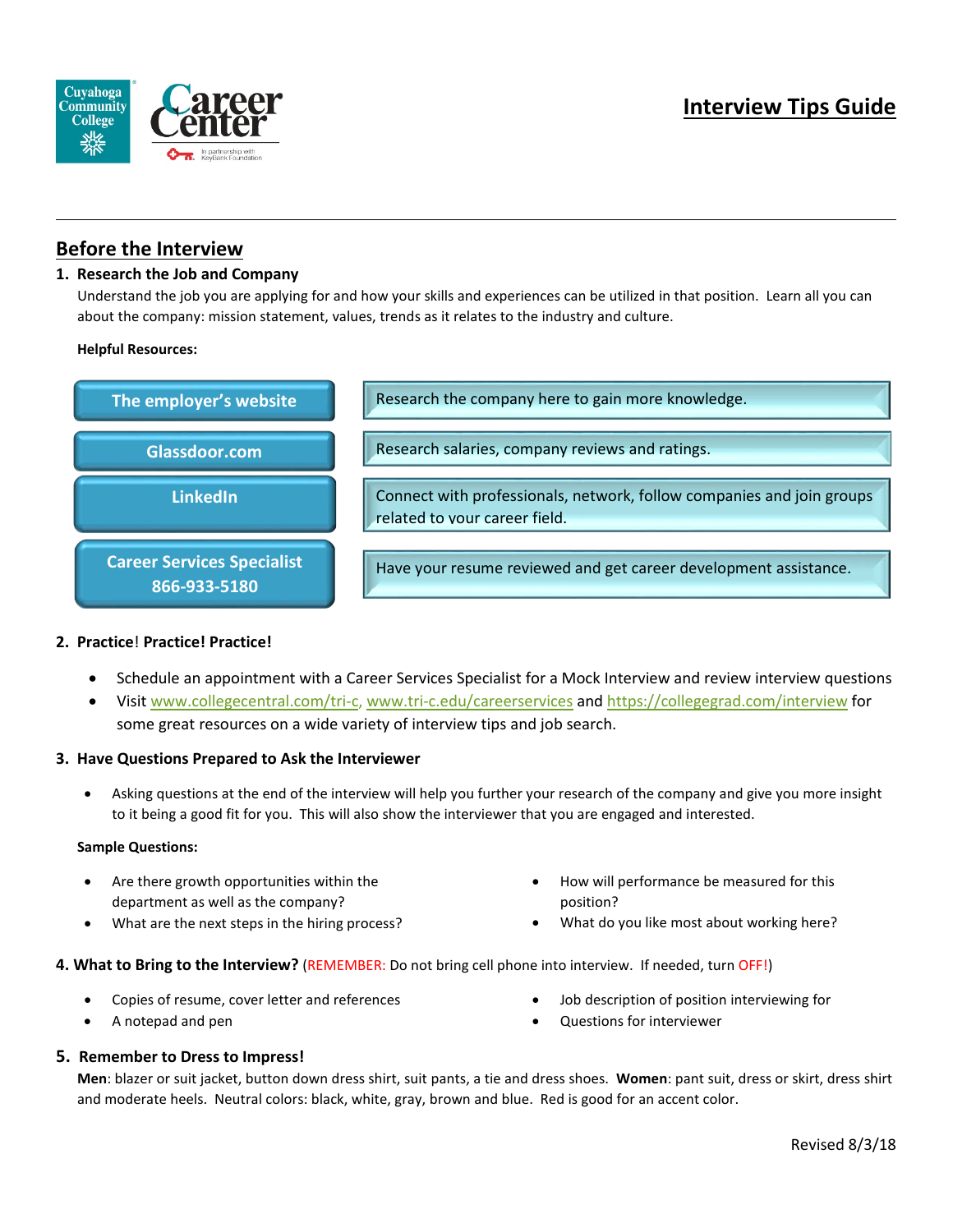

# **Face-to-Face Interview**

## **1. Arrive EARLY (10-15 mins.)**

 This will give you time to find out where you are going for your interview. It shows that you are professional and punctual. Also, arriving early will give you an opportunity not only gather your thoughts, but calm down and breathe.

#### **2. Be professional and concise with your answers.**

- Make sure that your answers are related to work experience and school experience.
- Let your excitement and enthusiasm show through your demeanor and responses.

#### **3. It is ok to ask for clarification on a question if needed.**

- This will help you give the best answer possible.
- It is better to answer a question that is understood, rather than guess on what that is not clear.

#### **4. Take your time and think through your answers.**

- After each question is asked, pause, formulate your thoughts and then answer (practice doing this).
- Maintain eye contact and speak clearly.

#### **5. Remember your SAR statements!**

 It is important to be able to tell your stories of accomplishment in a format that allows you to give enough detail and stay on track. This is a great opportunity to utilize **SAR (Situation, Action and Result)** statements:

## **S**ituation

Think of a situation that demonstrates your contribution to your job or employer. What did you do, improve upon, or accomplish? Be brief and to the point.

## **A**ction

Briefly describe the action(s) you took to resolve the situation and why you took them. Spend some time in this area to best present your experience.

## **R**esult

Identify the result by asking "why did I do this?" or "what was the result?" of your action.